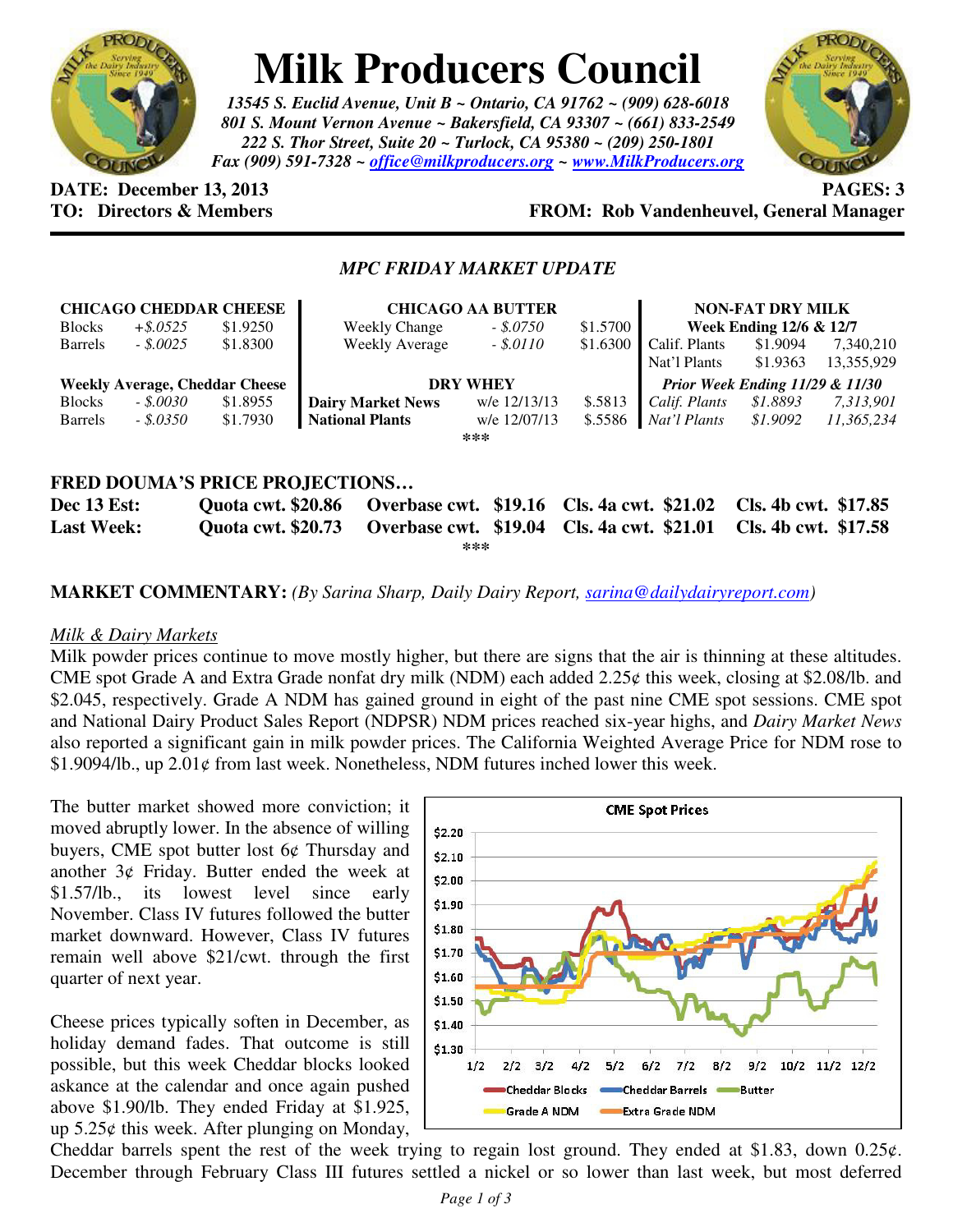contracts posted double digit gains.

It appears that manufacturers of dry whey are doing some house cleaning before the turn of the year. The average price of dry whey sold for the 30 days ending December 7 fell to 55.86¢/lb., down 3.4¢ or 5.7% from the prior week on heavy sales volume.

Dairy product prices have appreciated significantly over the past couple months, and the reasons behind the rally – Chinese demand, low global inventories and the lingering impact of weather issues in New Zealand and Europe – remain in place. However, bulls must eat every day, and this bull market may be running short of fodder. Producers around the world are responding to astoundingly high milk prices by increasing production, and competition for exports is heating up.

U.S. dairy processors continue to alter product specifications to meet export demand. These constant improvements are helping to increase U.S. access to global dairy product markets. This week Land O'Lakes



announced that it would begin offering skim milk powder (SMP) at the Global Dairy Trade auction in March. Once a negligible part of the U.S. dairy product mix, SMP production is growing by leaps and bounds. U.S. production of SMP in the first ten months of the year is 36% greater than SMP production in all of 2012. Land O'Lakes will offer butter at the GDT later in 2014.

Dairy cow slaughter during the week of Thanksgiving totaled 48,501 head. Over the past two weeks, dairy cow slaughter has fallen 2.5% or nearly 3,000 head below year ago levels.

### *Grain Markets*

Corn futures dropped a dime this week. The World Agricultural Supply and Demand Estimates report held no surprises. It confirmed that grain supplies are abundant, while oilseeds are tighter. USDA raised its forecast for corn imports slightly and added 50 million bushels to its estimates for exports and corn used in ethanol. All told, this resulted in a 95 million bushel decline in ending stocks. After corn usage is verified by USDA's Quarterly Grain Stocks report in January, USDA could increase estimates of ethanol, exports and feed demand, but there is plenty of corn to meet those needs.

Since new crop supplies hit the market, the pace of U.S. exports of corn and soybeans has been impressive. But going forward, U.S. corn export prospects will depend on the whims of Chinese politicians. Chinese corn imports are limited by quota, which is nearly filled. Central planners are expected to reset the allotment in January. However, Beijing has rejected 200,000 tons of U.S. corn that contained trace amounts of MIR162, a GMO strain that has been approved even in GMO-adverse Europe.

China could cause quite a headache for U.S. exports if they choose to press the issue, but judging by the lack of reaction from the corn market, they are not likely to protest U.S. corn for long. China can import corn for more than \$100/ton below the domestic corn price in China.

China continues to import as much U.S. soybeans and soybean meal as the market will bear. USDA upped its estimate of U.S. soybean exports by 25 million bushels. The current pace of exports would justify a larger increase, but soybean stocks are already projected to fall to minimal levels. U.S. exports will almost certainly slow when South American supplies are available. Farmers in Argentina and Brazil resumed selling old crop supplies after the recent rally in soybean prices, which may have pressured the market later this week. After